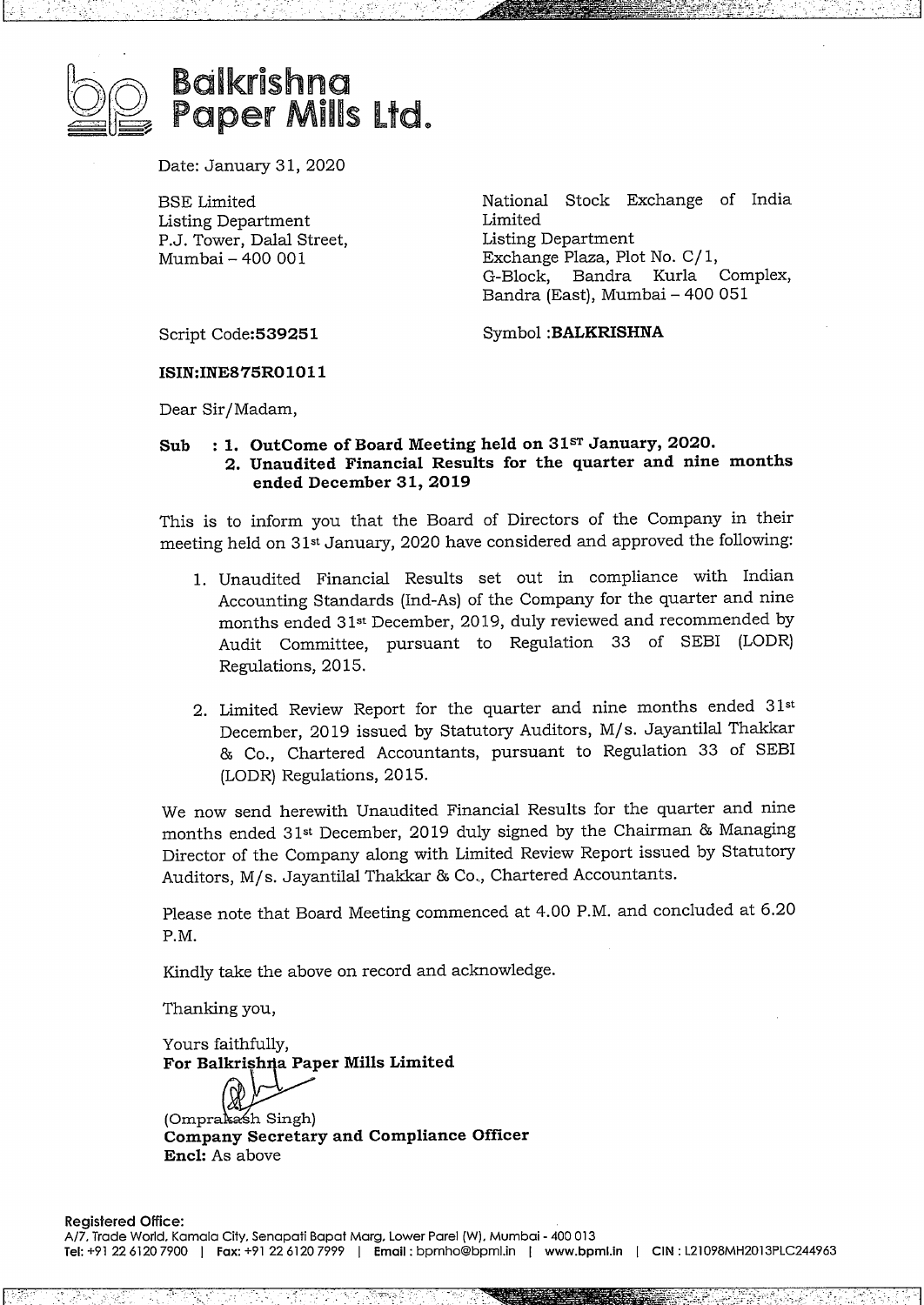## **REVIEW REPORT TO THE BOARD OF DIRECTORS OF BALKRISHNA PAPER MILLS LIMITED**

- 1. We have reviewed the accompanying Statement of Unaudited Financial Results of Balkrishna Paper Mills Limited ("the Company") for the quarter and nine months ended 31<sup>st</sup> December, 2019 ("the Statement") being submitted by the Company pursuant to the requirement of Regulation <sup>33</sup> of the SEBI (Listing Obligations and Disclosure Requirements) Regulations, 2015, as amended ('the Regulation'), read with SEBI Circular No. CIRICFD/CMDl/44/2019 dated March 29, <sup>2019</sup> ('the Circular').
- 2. The preparation of the Statement in accordance with the recognition and measurement principles laid down in Indian Accounting Standard 34, (Ind AS 34) "Interim Financial Reporting" prescribed under Section 133 of the Companies Act, 2013, as amended, read with relevant rules issued thereunder and other accounting principles generally accepted in India, read with the Circular is the responsibility of the Company's management and has been approved by the Board of Directors of the Company. Our responsibility is to express <sup>a</sup> conclusion on the Statement based on our review.
- 3. We conducted our review of the Statement in accordance with the Standard on Review Engagements (SRE) 2410 'Review of Interim Financial Information Performed by the Independent Auditor of the Entity', issued by the Institute of Chartered Accountants of India. This Standard requires that we plan and perform the review to obtain moderate assurance as to whether the Statement is free of material misstatement. <sup>A</sup> review is limited primarily to inquiries of Company personnel and analytical procedures applied to financial data and thus provides less assurance than an audit. We have not performed an audit and, accordingly, we do not express an audit opinion.
- 4. We draw attention to the matter that the Company's Net worth has become negative. However, the accounts are prepared on "going concern" basis. Our Conclusion is not qualified in respect of this matter.
- 5. Based on our review conducted as above, nothing has come to our attention that causes us to believe that the accompanying Statement, prepared in accordance with the recognition and measurement principles laid down in the applicable Indian Accounting Standards ('Ind AS') specified under Section <sup>133</sup> of the Companies Act, 2013 as amended, read with relevant rules issued thereunder and other recognised accounting practices and policies has not disclosed the information required to be disclosed in terms of the Regulation, read with the Circular, including the manner in which it is to be disclosed, or that it contains any material misstatement.



**PLACE: Mumbai DATE: 31 January, <sup>2020</sup>** **For JAYANTILAL THAKKAR & CO. CHARTERED ACCOUNTANTS (FIRM REG. NO. 104133W)**

V.A. meabant

**VIRAL A. MERCHANT PARTNER MEMBERSHIP NO. <sup>116279</sup> UDIN:20116279AAAAAC9307**